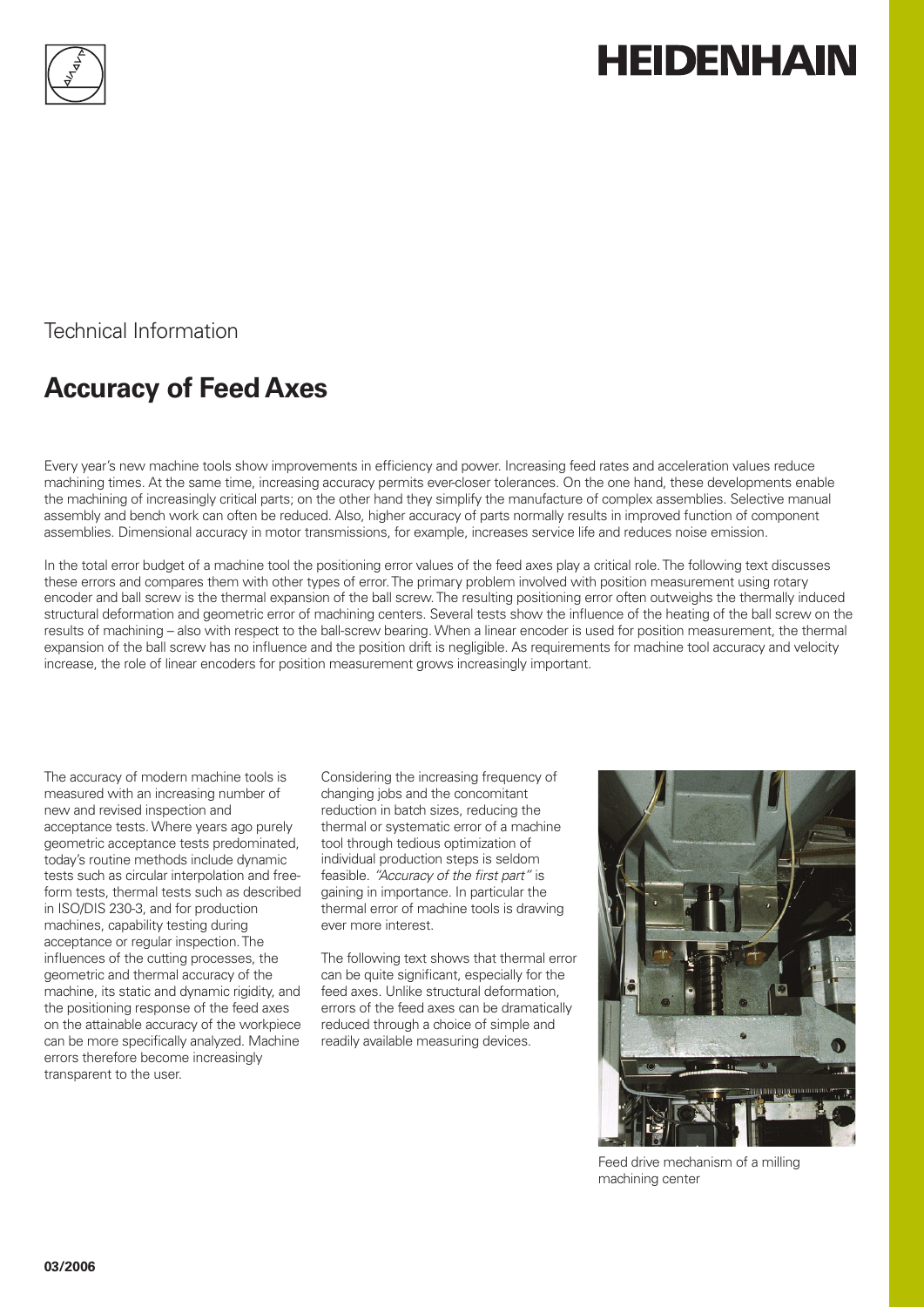### **Feed-drive system design**

An exact error analysis of position measurement via rotary encoder and feed screw begins with a consideration of prevalent mechanical feed-drive systems. Although machine tool designs vary immensely, the mechanical configuration of their feed drive is largely standardized (Fig. 1). In almost all cases, the recirculating ball screw has established itself as the solution for converting the rotary motion of the servo motor into linear slide motion. Its bearing takes up all axial forces of the slide. The servo motor and ball screw drive are usually directly coupled. Toothed-belt drives are also widely used to achieve a compact design and better adapt the speed.

For position measurement of feed axes on NC machine tools it is possible to use either linear encoders or recirculating ball screws in conjunction with rotary encoders. A position control loop via rotary encoder and ball screw includes only the servo motor (Fig. 1 dashed line). In other words, there is no actual position control of the slide, because only the position of the servomotor rotor is being controlled. To be able to extrapolate the slide position, the mechanical system between the servo

motor and the slide must have a known and, above all, reproducible mechanical transfer behavior. A position control loop with a linear encoder, on the other hand, includes the entire mechanical feed-drive system. Transfer errors from the mechanics are detected by the linear encoder on the slide, and are corrected by the controller electronics.

### **Differing terminology**

Different terms are used to distinguish between these two methods of position control. German-speaking and some English-speaking communities generally refer to them somewhat inaccurately as "direct and indirect measurement." However, these terms are rather poorly chosen because, strictly speaking, both methods are direct. One method uses the line grating on the linear scale as the measuring standard, the other the pitch of the ball screw. The rotary encoder simply serves as an interpolating aid. Here the Japanese concepts of "Semi-Closed-Loop and Closed-Loop control" seem appropriate, since they more aptly describe the actual problem.

#### **Trend toward digitally driven axes**

As a result of the trend toward digital axes in drive technology, a large share of new servo motors feature rotary encoders, which in principle can serve together with the feed screw for position control. With such a drive configuration the decision must be made as to whether to add a linear encoder or simply to use a ball screw working in combination with the already existing motor encoder.

One should remember to consider the problems discussed in the following text regarding position measurement using a rotary encoder/ball-screw system. They can quickly increase the cost of an "economical" machine if the owner finds that the accuracy does not suffice in certain applications.



Fig. 1: Typical drive system of a numerically controlled machine tool with linear scale on the slide and rotary encoder on the motor. Unlike in position feedback control with rotary encoder and ball screw, a linear encoder includes the feed drive mechanism in the control loop.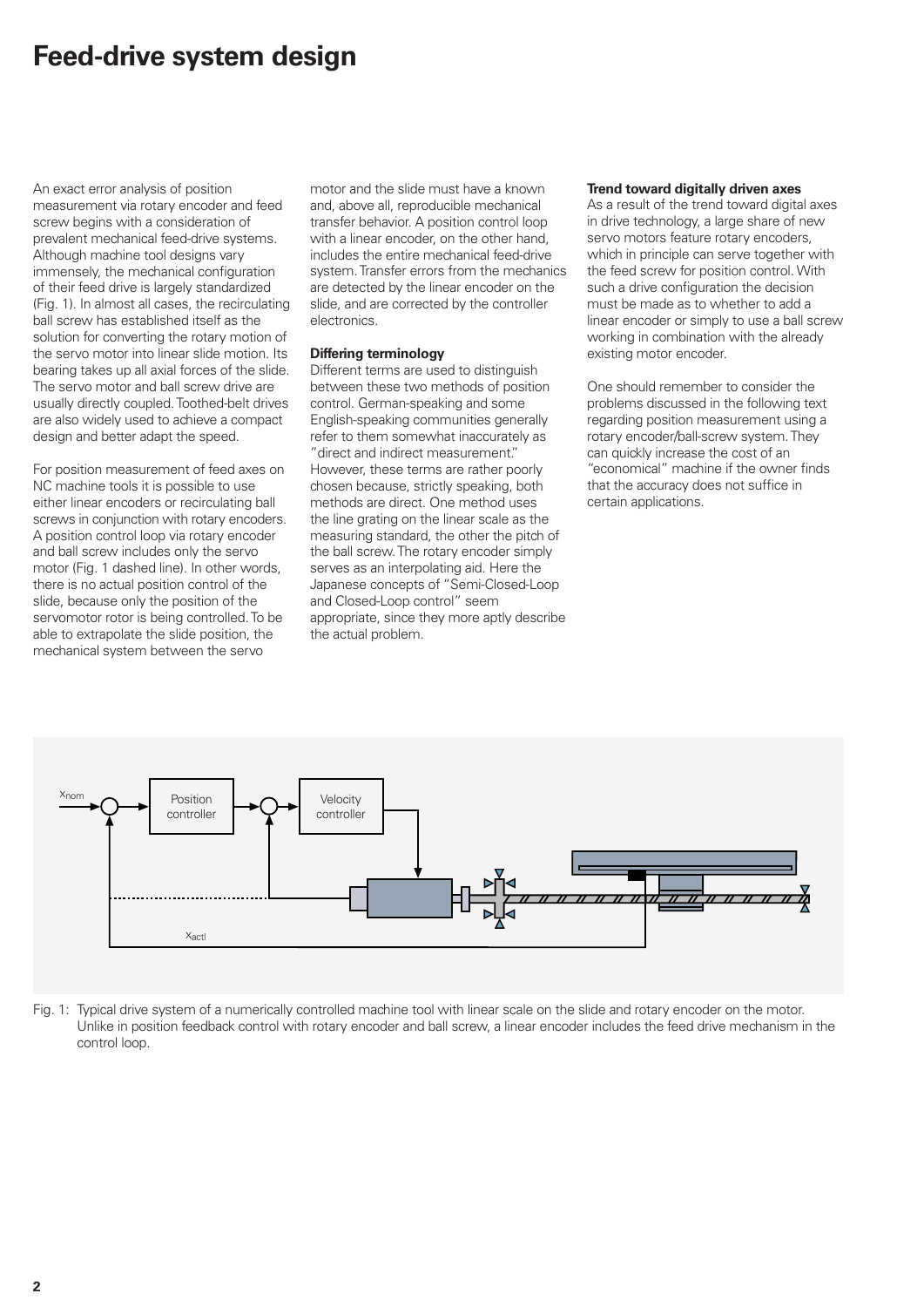### **Positioning errors caused by mechanical influences**

### **Kinematics error**

Kinematics error that can be directly attributed to position measurement using feed screw and rotary encoder result from ball-screw pitch error, from play in the feed elements, and from pitch loss. Ball-screw pitch errors directly influence the result of measurement because the pitch of the ball screw is used as a standard for linear measurement. Play in the feed transfer elements causes backlash. The pitch loss results from a shift of the balls during the positioning of ball-screw drives with twopoint preloading and can lead to reversal error in the order of 1 µm to 10 µm [see Schröder, Wilhelm: Feinpositionierung mit Kugelgewindetrieben].

### **Error compensation**

Most controls are capable of compensating such pitch error and reversal error. However, to determine the compensation values it is necessary to make elaborate measurements with comparative measuring devices such as interferometers and grid encoders. In addition, the reversal error is often unstable over long periods of time and must be regularly recalibrated (Fig. 2).

### **Strain in drive mechanisms**

Forces leading to the deformation of feed drive mechanisms cause a shift in the actual axis slide position relative to the position measured with the ball screw and rotary encoder. They are essentially inertia forces resulting from acceleration of the slide, cutting process forces, and friction in the guideways. The mean axial rigidity of a feed drive mechanism as shown in Fig. 1 lies in the range of 100 N/µm to 200 N/µm (with a distance between ball nut and fixed bearing of 0.5 m and a ball-screw diameter of 40 mm).

#### **Cutting force**

The cutting force can quite possibly lie in the kN range, but its effect is distributed not only in the feed drive system, but also over the entire structure of the machine and therefore between the workpiece and the tool. The deformation of the feed drive system therefore normally has only a small share in the total deformation of the machine. A linear encoder can recognize and correct only this small portion of the total deformation. Critical component dimensions, however, are normally finished at low feed rates with correspondingly low deformation of the feed drive system.







**Position control with spindle/rotary encoder Position control with linear encoder**

Fig. 3: Circular tests of a machining center that has been retrofitted with linear encoders. With position feedback control by rotary encoder and ball screw, the circles deviate significantly from the ideal path at high feed rates. With linear encoders, the contour accuracy is considerably better.

#### **Force of acceleration**

A typical slide mass of 500 kg and a moderate acceleration of 4  $\widetilde{m/s}^2$  result in deformations of 10 µm to 20 µm that cannot be recognized by the rotary encoder/ball-screw system. The present industry trend toward accelerations in significantly higher ranges will result in increasingly large deformation values.

#### **Force of friction**

The force of friction in the guideways lies between 1 % and 2 % of mass for roller guideways and 3 % to 12 % of mass for sliding guideways [see VDW-Bericht 0153: Untersuchung von Wälzführungen zur Verbesserung des statischen und dynamischen Verhaltens von

Werkzeugmaschinen]. A mass exerting 5000 N therefore results in feed drive deformation of only 0.25 µm to 6 µm.

#### **Circular interpolation test for inspecting machine tools**

A typical example for errors dependent on acceleration and velocity can be recorded in a circular interpolation test on a vertical machining center (Fig. 3). With position feedback control by rotary encoder and ball screw, the circles deviate significantly from the ideal path at high contour speeds. The same machining center shows significantly better contour accuracy when equipped with linear encoders.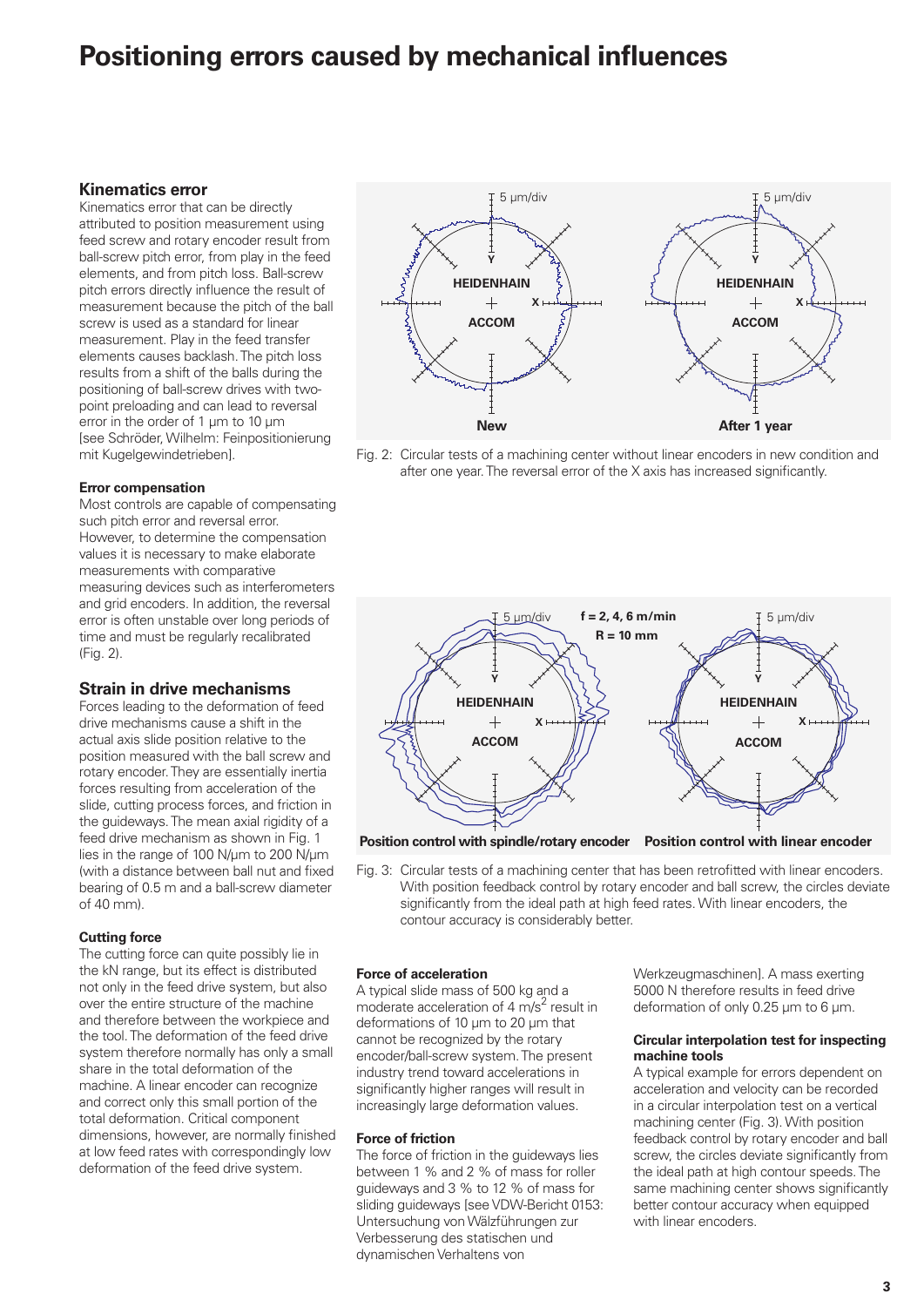### **Positioning error due to rising ball-screw temperature**

Positioning error resulting from thermal expansion of the ball screw presents the greatest problem for position measurement via rotary encoder and ball screw. This is because the ball-screw drive must serve a double function: On the one hand it must be as rigid as possible to convert the rotary motion of the servo motor to linear feed motion. On the other hand it must serve as a precision measuring standard. The twofold function therefore forces a compromise because both the rigidity and the thermal expansion depend on the preloading of the ball nut and the fixed bearing. Both the axial rigidity and the frictional moment are roughly proportional to the preloading.

### **Friction in the ball nut**

The largest portion of the friction in a feed drive system is generated in the ball nut. This is because of the complex kinematics of a recirculating ball nut. Although at first glance the balls may seem only to be rolling, they are in fact subjected to a great deal of friction. Besides the microslip resulting from relative motion in the compressed contact areas, the greatest effect is from the macroslip due to kinematics exigencies. The balls are not completely held in the races and wobble much like tennis balls rolling down a gutter. The result is a continual pressing and pushing with occasional slipping of the balls. The friction among the balls is aggravated by high surface pressure due to the absence of a retaining device to separate them. As in every angular-contact ball bearing a spinning friction results from a contact diameter that is not orthogonal to the axis of ball rotation. Each ball therefore rotates about its contact diameter. Studies have also shown that the balls can move in the thread only because of an additional slip component brought on by the thread pitch [seeWeule, Hartmut /Rosum, Jens: Optimization of the friction behaviour of ball screw drives through WC/C coated roller bodies].

The recirculation system is a special problem zone for ball screws. With every entrance into the recirculation channel, just as with every exit, the movement of the ball changes entirely. The rotational energy of the balls, which in rapid traverse typically rotate with 8000 rpm, must be respectively started and stopped. In contrast to the preloaded thread zone, in the recirculation zone the balls are not under stress. The play of energy causes the balls to collect in the recirculation channel. Without elaborate measures to reintroduce the balls into the

thread at the end of the channel it tends to congest, causing the familiar jamming of the ball-screw drive.

The frictional moment of a ground precision recirculating ball screw with 40 mm diameter and 10 mm pitch was measured by Golz [see Golz, Hans Ulrich: Analyse, Modellbildung und Optimierung des Betriebsverhaltens von Kugelgewindetrieben] for various preload forces and rotational speeds (Fig. 4). The Stribeck characteristic of frictional moment is clearly recognizable. It confirms the high share of solid-body friction and mixed friction in ball-screw drives at low speeds. Viscous friction dominates at high speeds. It is interesting to note that for this typical ball screw the normal machining feed rates lie far below the speeds at which the frictional moment is at its minimum. The rapid traverse feed rates, however, lie far above it. The feed rates at which this ball screw is at optimum efficiency therefore seldom occur. The frictional moment is only slightly dependent on the axis load of the ball nut [see ibid.].



Fig. 4: Measured moment of friction of a two-point preloaded ball screw [see ibid.]. The Stribeck characteristic is plainly visible.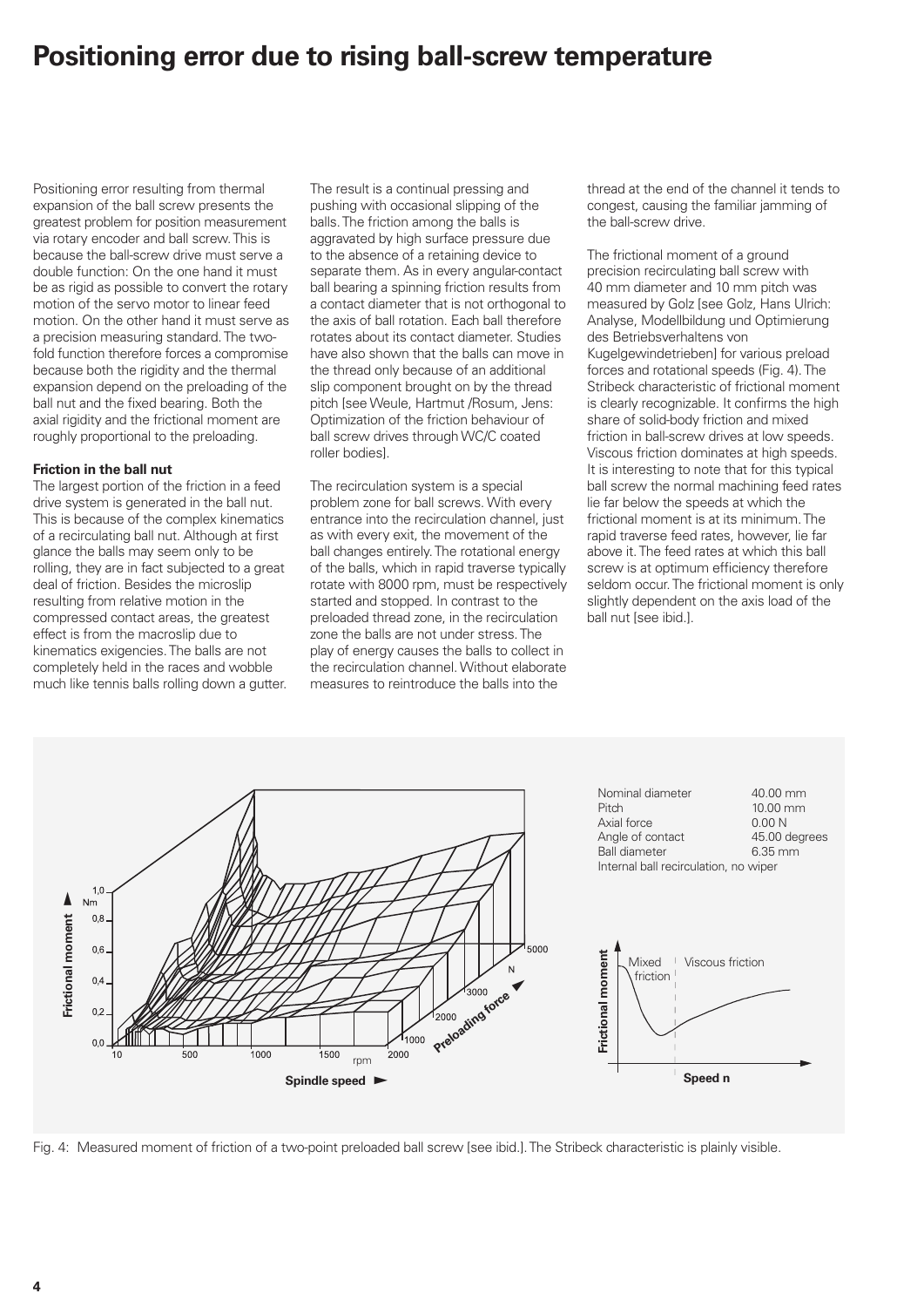### **Frictional heat generated in the ball nut**

With a typical preload of 3 kN and allowing for the missing wiper, this results in a noload or frictional moment of 0.5 Nm to 1 Nm. This means that in rapid traverse at a ball screw speed of 2000 rpm approximately 100W to 200W of frictional heat is generated in the ball nut.

#### **More frictional heat to be expected**

To increase rapid traverse velocity, either the pitch or the rotational speed of the recirculating ball screw must increase. In the last five years the maximum permissible speed of recirculating ball screws has doubled. Due to the continually increasing requirement for acceleration, the preloading and therefore the friction of the ball nut could not be reduced. Recirculating ballscrew drives therefore generate significantly more heat than before and will generate even more in the future.

#### **Measurement of positioning accuracy according to ISO 230-3**

The influence of frictional heat on the positioning response of the feed axis becomes apparent when positioning tests are conducted in accordance with the international standard ISO/DIS 230-3. This standard contains proposals for making uniform measurements of thermal shifts of lathes and milling machines as a result of external and internal heat sources (Fig. 5).

Deformation in the machine structure resulting from changes in ambient conditions or through heat generation in the spindle drive are recorded with the aid of five probes that measure against a cylinder mounted in the tool holder. This makes it possible to measure all five relevant degrees of freedom. To test the feed axes, it proposes a repeated positioning to two points that lie as near as possible to the ends of the traverse range at an agreed percentage of the rapid traverse velocity. The change of the positions with respect to the initial value is recorded. The test is to be conducted until a satiation effect is clearly observable. Simpler test equipment than a laser interferometer, such as dial gauges, can also be used for the axis test. These tests enable any workshop to conduct such inspections at a reasonable cost.



– Heat generated in the spindle

– Heat generated in the ball screw

Fig. 5: Measurement of thermal displacement of a machining center in accordance with ISO/DIS 230-3.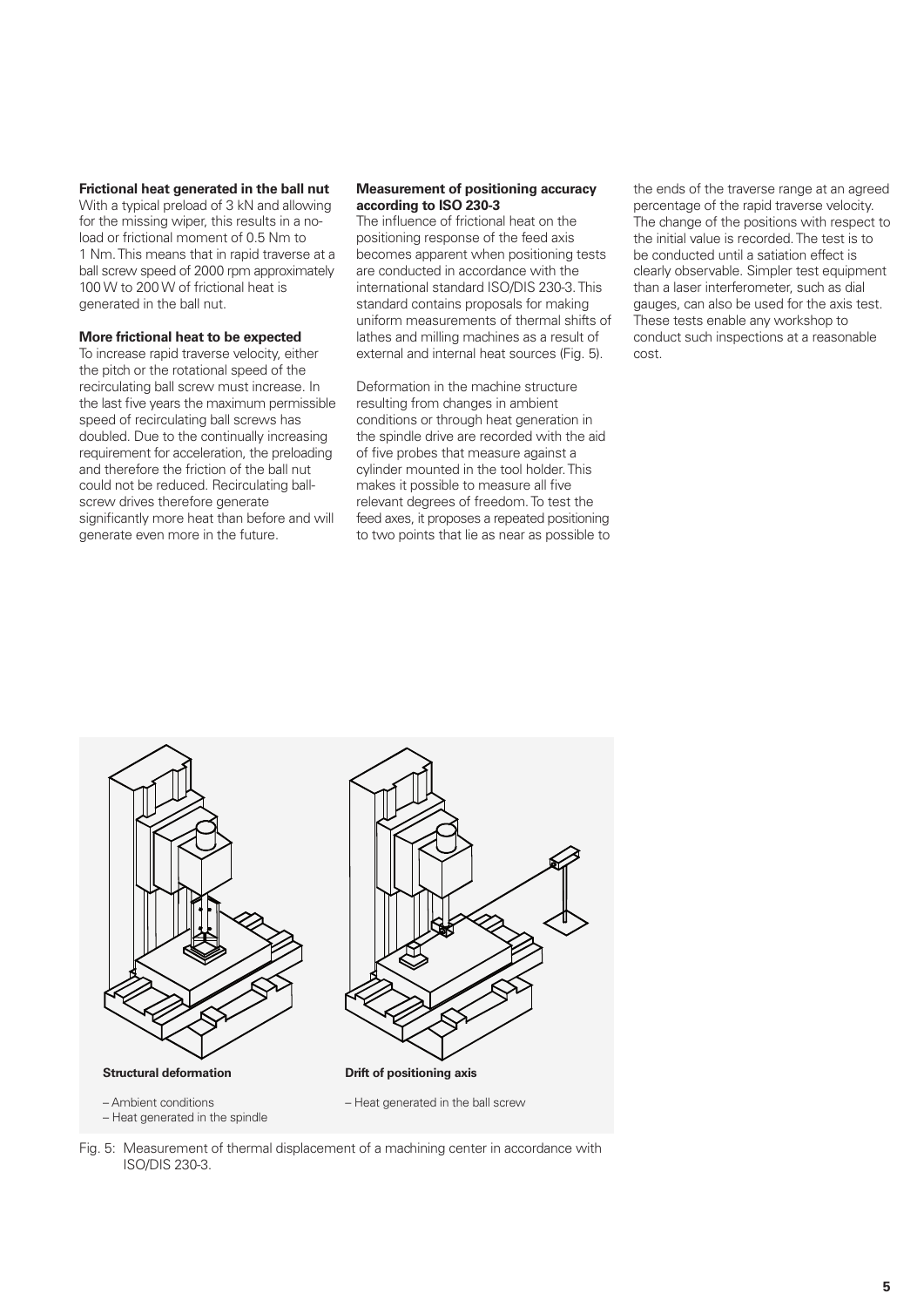### Influence of the ball-screw bearing on positioning accuracy

Differing types of behavior can be expected depending on whether the ball screw can expand freely. The various types of bearings for recirculating ball screws are illustrated in Fig. 6.

### **Fixed bearing at one end**

In the case of fixed/floating bearings, the ball screw will expand freely away from the fixed bearing in accordance with its temperature profile. The thermal zero point of such a feed axis is at the fixed bearing. This means that theoretically no thermal shift would be found if the ball nut is located at the fixed bearing. All other positions are affected by the thermal expansion of the ball screw.

Figure 7 shows the result of a positioning test as per ISO/DIS 230-3 on a vertical machining center (built in 1998) retrofitted with linear encoders. The X axis was positioned to three points a total of 100 times at 10 m/min. Taking the standstill periods for measured value acquisition into account, the mean traversing speed during the test was approx. 4 m/min. In addition to the two positions at the ends of traverse as recommended in the standard, a third position at the midpoint of traverse was measured. Figure 7 shows the position values with respect to their initial values. At first the ball screw / rotary encoder system was used for position feedback control. In a second test under otherwise identical conditions, linear encoders were used. The comparator system was a VM 101 from HEIDENHAIN.

In spite of the moderate feet rate of 10 m/min (rapid traverse 24 m/min), the position farthest from the fixed bearing of the ball screw shifted by more than 110 µm within 40 minutes. It is interesting to note that the drift increases very quickly immediately after switch-on. Any change in the mean feed rate in a production process therefore immediately affects positioning accuracy. Similar results were published by Schmitt [see Schmitt, Thomas: Modell der Wärmeübertragungsvorgänge in der mechanischen Struktur von CNCgesteuerten Vorschubsystemen].







Fig. 7: Drift of three positions during positioning accuracy measurement in accordance with ISO/DIS 230-3 on a machining center with ball screw in fixed/floating bearings. Position measurements via rotary encoder and ball screw result in a distinct drift of positions due to the thermal growth of the screw.

### **No drift in position values measured with linear encoders**

The measured positioning accuracy depends directly on the number of repetitions, particularly if there are only few repetitions. The measurements taken by the retrofitted linear encoders show no drift.

### **Series production**

To demonstrate the applicability of this experiment in actual production conditions, a small batch of aluminum workpieces were machined on the same machine. Eight 70 mm x 70 mm workpieces were fixed on a vertical machining center. Four pockets and two radii were machined using four tools with an infeed of 1 mm in the Z axis (Fig. 8).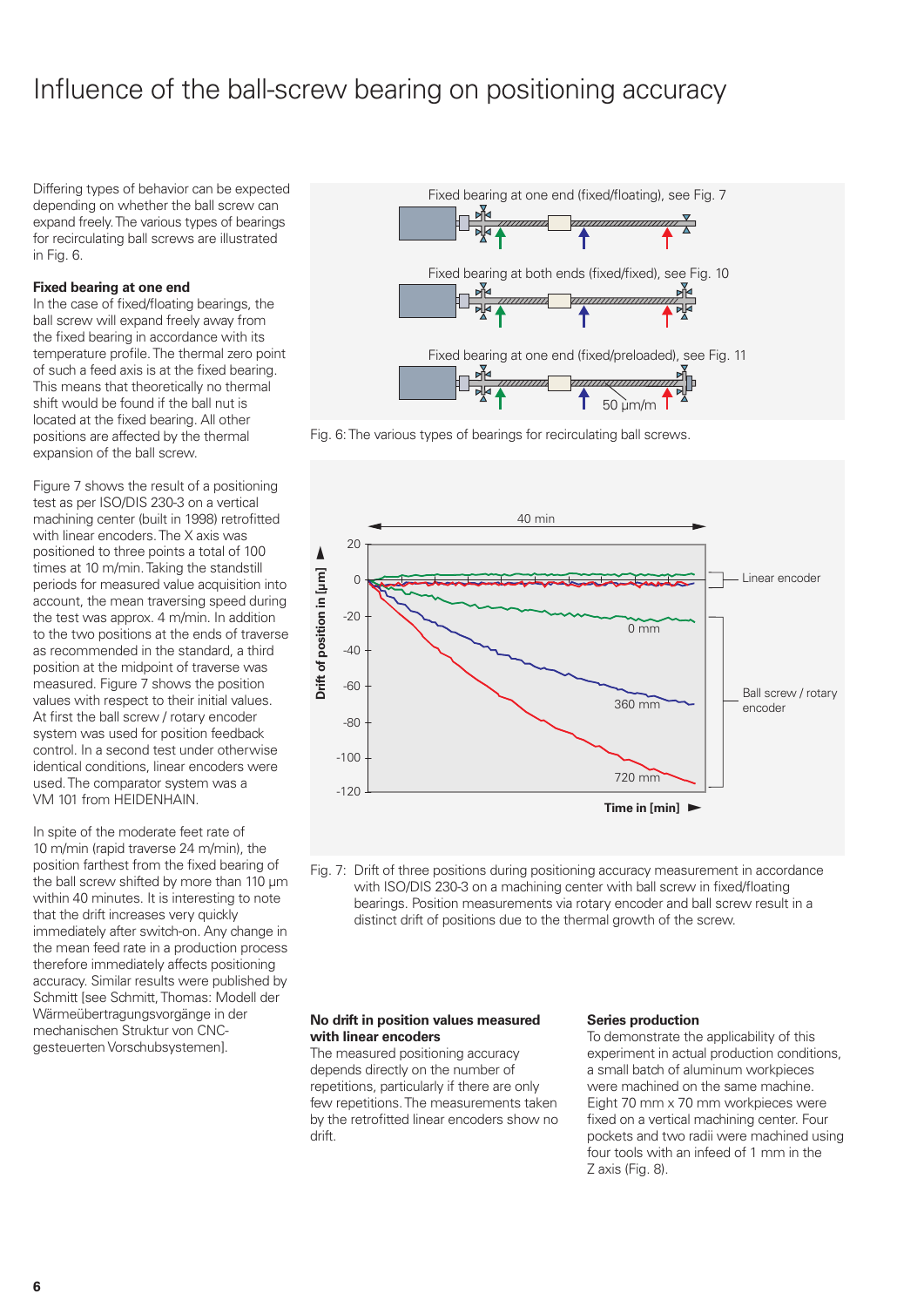After the 6-minute machining operation the eight parts were not exchanged. Rather, the infeed in Z was increased by 1 mm and the operation repeated. As a result of the thermal expansion of the ball screw, all workpieces show a step pattern on the left side. This pattern is particularly pronounced on the workpiece farthest away from the fixed bearing. The right sides of the workpieces are smooth because with each shift in the positive X direction the previous step was also removed. In principle the same effect could be observed in the Y direction as in the X direction, but because of the lesser amount of movement in the Y axis the step pattern is significantly less pronounced. In the X direction the comparative measurement of the step pattern shows a drift of approx. 90 µm with a time constant of thermal expansion slightly less than one hour (Fig. 9).

If additional work is to be done on previously machined workpieces with critical dimensions, the machine datum must be continually inspected and corrected. The machine achieves thermal equilibrium after one hour, but after an interruption in machining it begins to drift in the reverse direction. If the part program and with it the mean feed rate are changed, it again takes approx. one hour for the ball screw to regain thermal equilibrium.

#### **Fixed bearing at both ends**

The situation is more complex in the case of fixed/fixed bearings. Ideally rigid bearings would prevent expansion of the ball screw at its end points. However, this would require considerable force. To prevent expansion of a ball screw with 40-mm diameter, 2.6 kN must be applied per degree Celsius of temperature increase. A typical angular-contact ball bearing would quickly fail under any large increase in temperature. Under real conditions, the rigidity of the purportedly fixed bearings with their seats lies in the area of 800 N/µm. This means that as the temperature of the ball screw increases, the bearings deform significantly. The end points of the ball screw do not remain at their original position. The same experiment as in Fig. 7 was conducted on a vertical machining center (built in 1998) with fixed bearings at both ends. The tested 1-m long feed axis was mechanically designed to be very rigid. At each end of the ball screw the same bearing was built into seats that were machined directly into the machine's cast frame.



Fig. 8: Experimental setup for batch production with multiple workpieces. Four pockets and two radii were machined using four tools to a depth of 1 mm each. To illustrate drift resulting from thermal expansion of the ball screw, the workpieces were not exchanged after machining. Instead, the part program was run repeatedly at successively increasing depth.



Fig. 9: Result of the experiment in Fig. 8. The left pocket of the finished workpieces plainly shows a step pattern resulting from thermal expansion of the ball screw.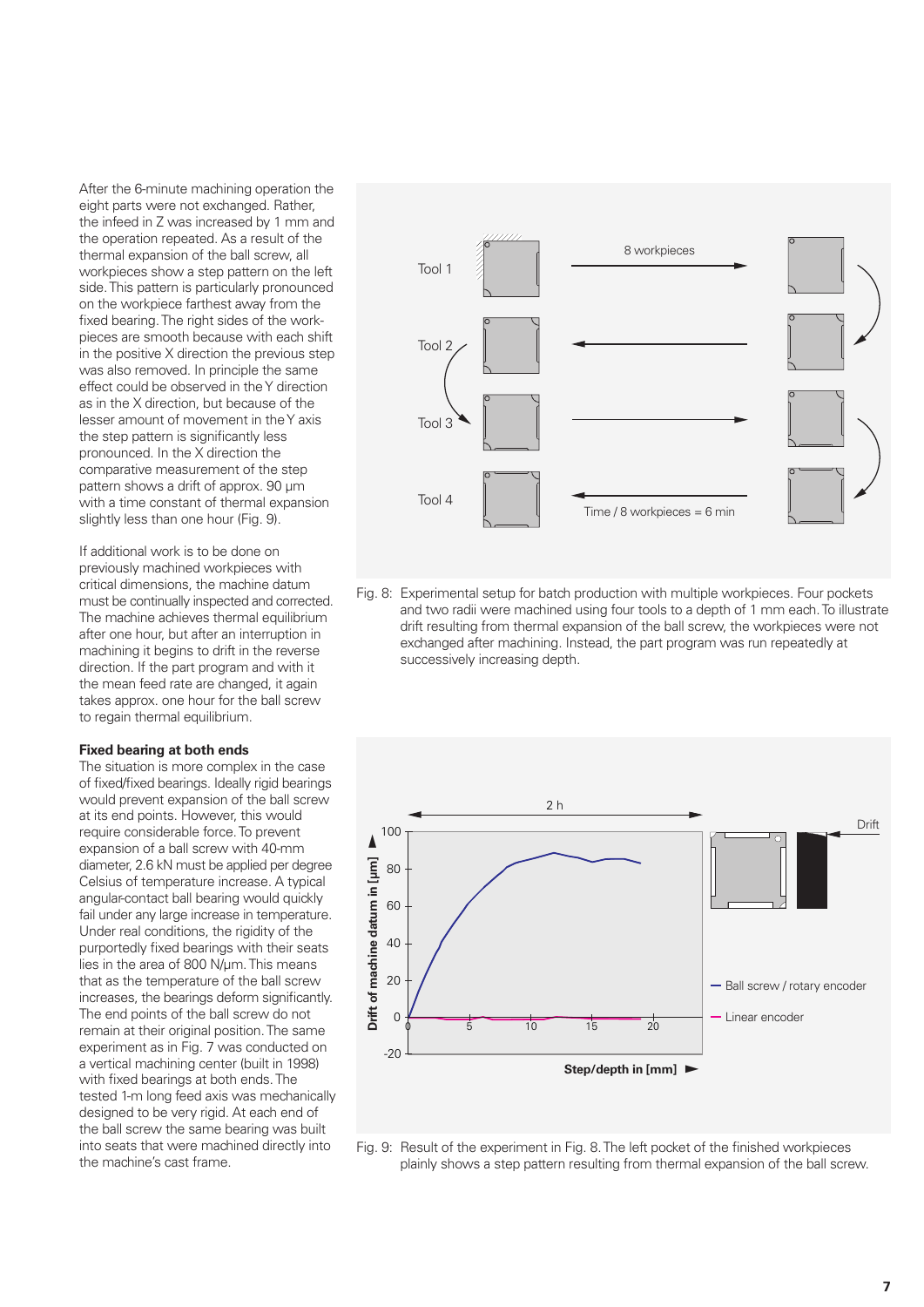The results of measurement in Fig. 10 show curves as theoretically expected. The end points of the ball screw cannot be kept in their original positions. They each move by 20 µm to 30 µm in the direction of the force generated by heat. The total expansion of the ball screw is about 50 % less than that shown in Fig. 7. This means that by designing fixed bearings at both ends, the expansion could be halved. The thermal zero point of the feed axis seems to lie at the midpoint of the traverse range. This is also expected because the bearings have approximately equal rigidity and the ball screw was heated evenly over its entire length.

### **Fixed/preloaded bearing**

This type of bearing causes problems for traversing programs with high mean velocities because the bearing load is detrimental to service life and the forces to be withstood result in deformation of the machine structure. A fixed/preloaded bearing design is therefore often used as a sort of pressure valve (Fig. 6). With a typical preload of 50 µm/m, one would expect that such a bearing configuration would behave like a fixed/fixed combination up to a temperature increase of approx. 5 K, and beyond that, like a fixed/floating combination.

Figure 11 shows the results of a positioning test on a machining center with a ball screw with fixed/preloaded bearings conducted along the pattern of the previously described experiments. Surprisingly, in spite of the fixed/preloaded bearing configuration, a position drift similar to that in Fig. 7 becomes apparent. This means that the feed axis behaves roughly like one with fixed/floating bearings. The thermal zero point seems to lie near the fixed bearing. Unlike the axes in the two previous experiments, this axis had a travel of only 500 mm instead of one meter. The magnitude of the drift is therefore not comparable.

This experiment shows that the simple model of the ball screw with fixed/ preloaded bearings does not stand up to reality. As a rule, the end with the movable bearing is much less rigid than the end with the fixed bearing. The cause lies in the difference in the bearing designs. While the first end with a genuine, inherently preloaded fixed bearing must continue to remain rigid when the second end has begun to move, with increasing temperature the second end loses its preload and therefore also its rigidity.



Fig. 10: Drift of three positions during positioning accuracy measurement in accordance with ISO/DIS 230-3 on a feed axis with a ball screw in fixed bearings at both ends. Position measurements via rotary encoder and ball screw result in a distinct drift of positions due to the thermal growth of the ball screw.



Fig. 11: Drift of three positions during positioning accuracy measurement in accordance with ISO/DIS 230-3 on a feed axis with a ball screw in fixed/preloaded bearings. The results show a distinct drift due to position measurement by ball screw and rotary encoder.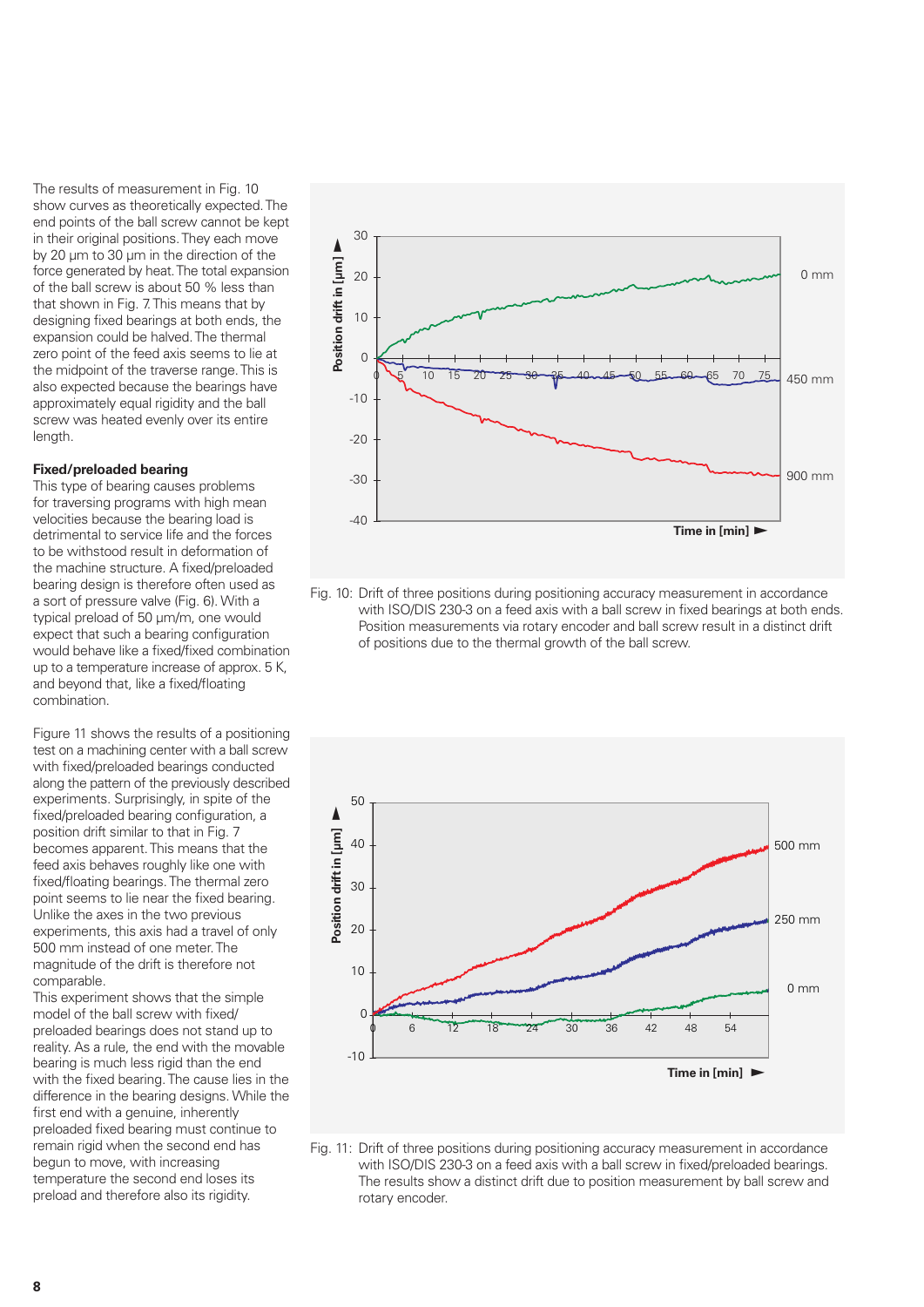### Influence of the temperature distribution along the ball screw

Apart from the ratio of bearing stiffness, the position of the thermal zero point depends particularly on the distribution of temperature along the ball screw. Figure 12 shows a thermographic snapshot of a ball-screw drive after several hours of reciprocating traverse between two points separated by 150 mm. As the thermograph shows, even after several hours the temperature increase remains almost exclusively in the area of the ball nut traverse. The temperature of the ball screw and therefore the thermal expansion is very local.

Because the bearings of the ball screw can provide at best only an evenly distributed mechanical tension and ensure constant expansion along the ball screw, they cannot compensate the expansion resulting from local temperature changes.

A simple calculation shows this clearly (Fig. 13). On a 1-m long ball screw with a fixed bearing at one end, a local temperature increase of 10 K as indicated by the red curve would result in a positioning error as indicated by the green curve. A fixed/fixed bearing configuration with a rigidity of 700 N/µm results in an error curve as indicated by the blue curve. As a result of the forces exercised by the bearing, the ball screw is compressed at its ends where the temperature is not increased. The area of the ball screw near its midpoint expands due to the temperature increase at almost the same rate as with the fixed/ floating configuration.

At 22  $\mu$ m, the maximum positioning error from the fixed/fixed configuration is roughly 2/3 of the error that occurs from the fixed/floating configuration.



Fig. 12: Local heating of a ball screw in the traverse range of the ball nut after 6 hours of reciprocating traverse at 24 m/min between two positions separated by 150 mm [see A. Frank / F. Ruech: Position measurement in CNC Machines]. For this thermographic snapshot, the machine table was moved aside at the end of the traverse program. The illustration shows the higher temperatures of the belt drive, locating bearing, and ball screw.



Fig. 13: Positioning error in a Semi-Closed Loop as a result of local temperature rise in the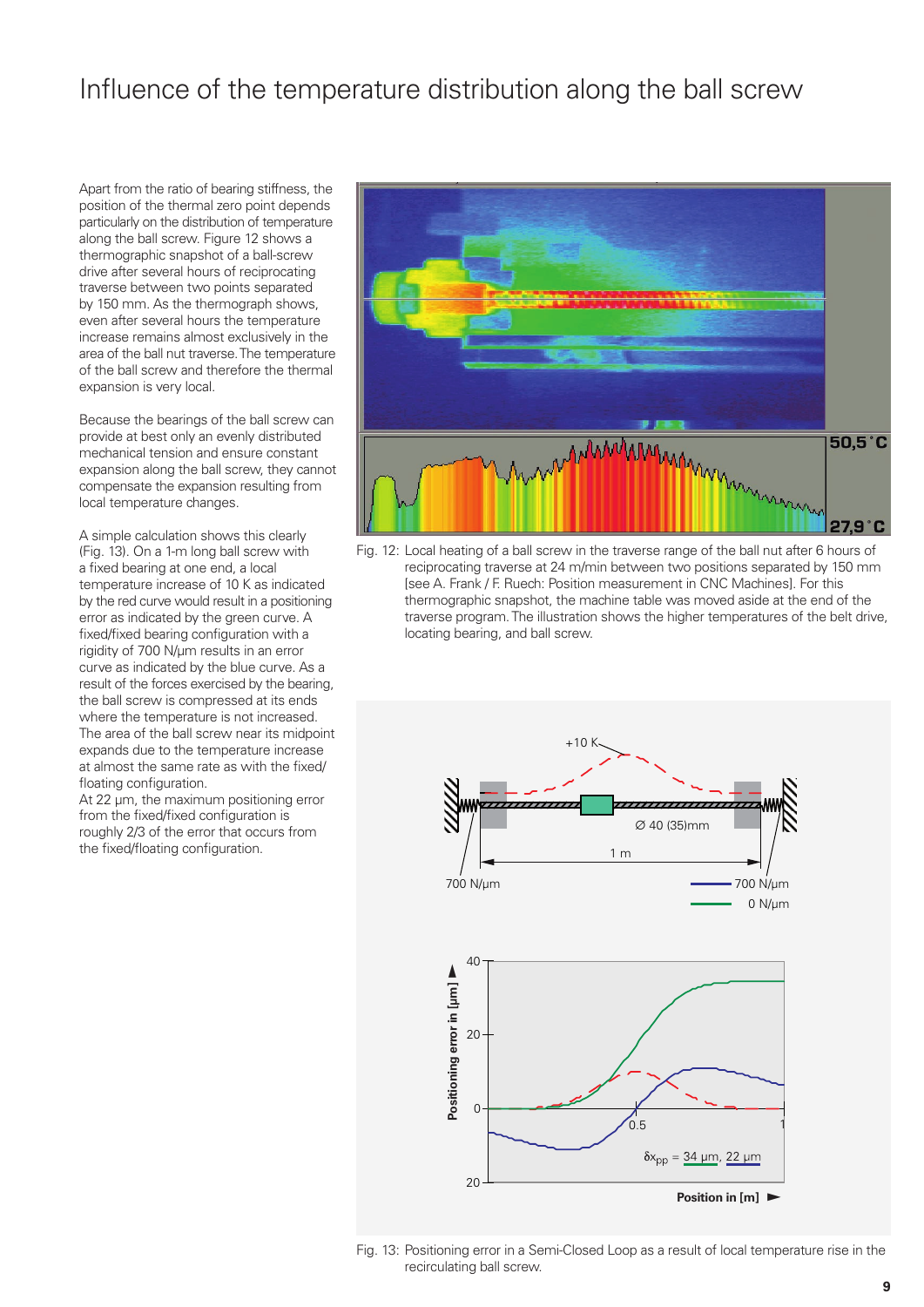### Countermeasures

The test results show that the thermal expansion of the ball screw as a result of friction in the bearings and particularly in the ball nut results in significant positioning errors if the axis is controlled in a Semi-Closed Loop. Besides the use of linear encoders, countermeasures aimed at avoiding this error include coolantconducting hollow ball screws and purely electronic compensation in the control software.

### **Cooled ball screws**

The circulation of the coolant requires a hole in the ball screw and rotating bushings near the screw bearings. Apart from the sealing problems, the hole reduces the ball screw's mechanical rigidity in its already weak axial direction. The greatest problem, however, is a sufficiently accurate temperature control of the coolant. A 1° C change in temperature changes the length of a 1-m long ball screw by 11 µm. In light of the considerable amount of heat to be removed it is not an easy task to maintain a temperature stability of < 1 K. This is particularly so when the spindle or its bearings are cooled with the same system. In such a case, the required cooling capacity can easily lie in the kilowatt range. The temperature constancy of existing ballscrew chillers is usually significantly worse than 1 K. It is therefore often not possible to use them to control the temperature of the ball screw. Switching controllers are often used in the chillers to reduce costs. Since each switching operation is triggered by a violation of temperature limits, the individual switching operation can be considered to be an expansion of the cooled ball screw and therefore an axis

positioning error. Figure 14 shows the result of a positioning test on a vertical machining center with liquid-cooled ball screws in fixed/floating bearings. During the test, the axis was moved slowly at 2.5 m/min between two points separated by 500 mm. The maximum traverse range was 800 mm. The position drift of the position farther away from the fixed bearing was recorded. The switching of the chiller is plainly visible. Its hysteresis was 1 K. Compared with the noncooled Semi-Closed Loop design the position drift was significantly reduced. However, the switch operations produce relatively quick changes in position, which have a stronger effect during the machining of workpieces with short machining times than the slow position drift evident in the noncooled Semi-Closed Loop design.

#### **Software compensation**

Research is underway on compensation of thermal deformation with the aid of analytic models, neural networks, and empirical equations. However, the main focus of these studies is on the deformation of the machine tool structure as a result of internal and external sources of heat. There is little interest in investigation into compensation of axis drift.

As a whole, the possibilities of such software compensation are frequently overestimated in today's general atmosphere of enthusiasm for software capabilities. Successful compensation in the laboratory is usually achieved only after elaborate special adjustments on the test machine. It is usually not possible to apply such methods to machines from series



Fig. 14: X axis of a vertical machining center with liquid-cooled ball screw in fixed/floating bearings. The diagram shows the drift of the position farthest away from the fixed bearing during reciprocating traverse over 500 mm (800-mm traverse range) at 2.5 m/min. The axis was also equipped with a linear encoder for test purposes.

production without time-consuming adjustment of the individual machines. The example of the feed axis shows the variations of the input parameters to be considered.

To compensate the expansion of the ball screw, its temperature must be known with respect to its position, since the local temperature depends on the traversing program. Direct temperature measurement of the rotating ball screw, however, is very difficult. Machine tool builders therefore often attempt to calculate the temperature distribution. This is theoretically possible if a heat analysis can be prepared for individual sections of the ball screw. The heat in such a section is generated by friction in the ball nut through thermal conductance along the ball screw, and through heat exchange with the environment. The friction of the ball nut depends almost proportionately on the preload of the ball nut and, in a complex manner, from the type, quantity, and temperature of the lubricant. The preload of the ball nut normally changes by  $\pm 10$  % to ±20 % over its traverse range in an manner depending on the individual ball screw. In the course of the first six months, the mean preload typically decreases to 50 % of its original value. Due to the complex interaction of static forces at play on the ball screw, certain jamming effects and an associated increase in friction are unavoidable. Even these few examples show that the calculation of the actual frictional heat presents formidable problems. Calculating the heat dissipation is similarly difficult because is depends strongly on largely unknown ambient conditions. Even the temperature of the air surrounding the ball screw is normally unknown, although it plays a decisive role in any calculation of heat dissipation.

On the whole it seems certain that, even in the relatively simple case of a fixed/ floating bearing, software compensation of ball-screw expansion without additional temperature sensors has little chance of success. In the case of fixed/fixed and fixed/preloaded bearing one must additionally take into account the bearing rigidity and the preload-dependent friction in the bearings. These factors make compensation even more difficult.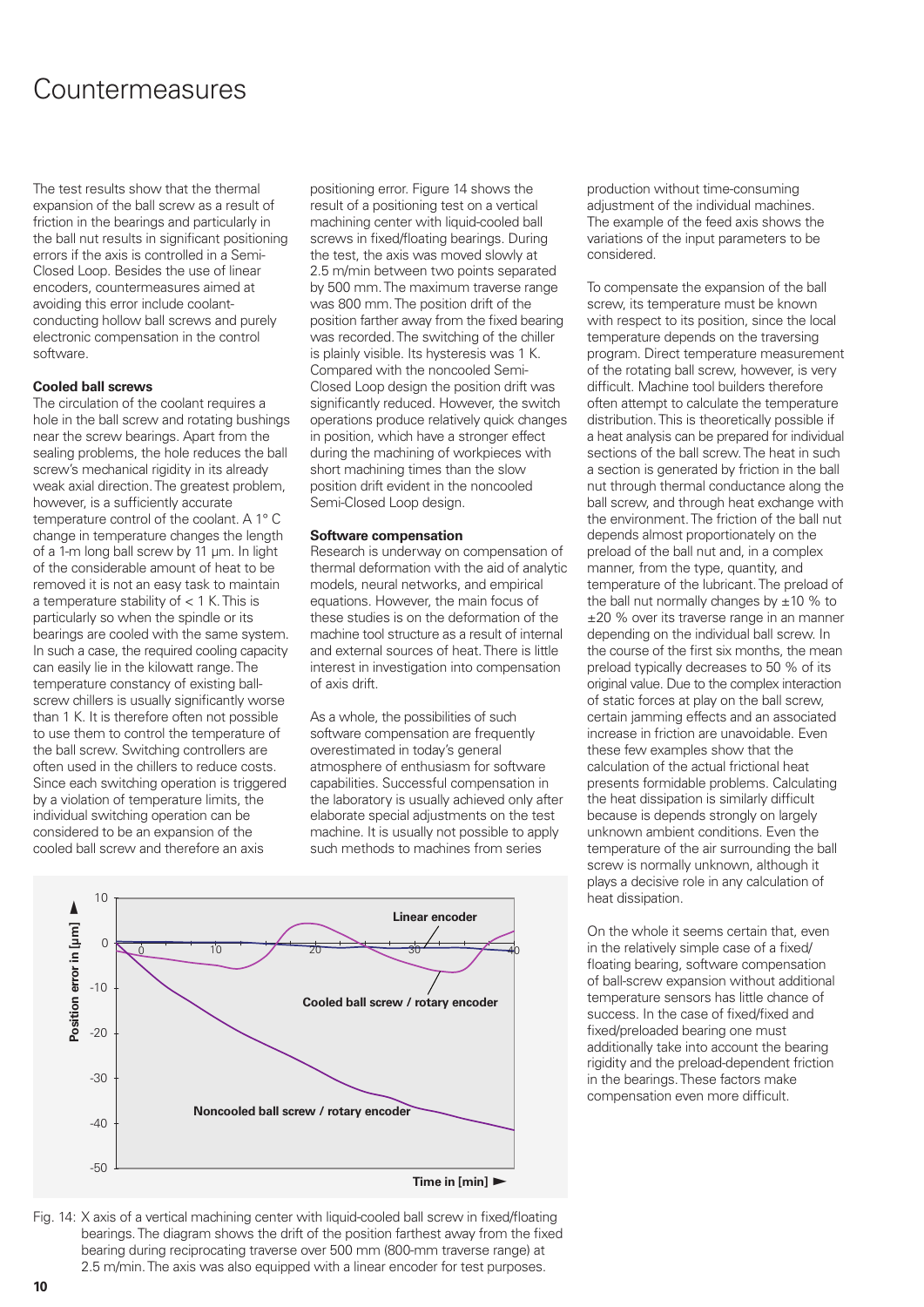### Comparison of positioning error with other types of error

After this discussion of temperaturedependent positioning error of feed drives, it remains to classify these types of error with the other types of static and quasistatic error in the total error budget of the tested machining centers. The frame deformation resulting from the heat generated by the spindle drive was examined on all three machines in accordance with ISO/DIS 230-3. After several hours of operation at a maximum spindle speed of 6000 rpm, the first machining center showed a linear deformation of {X: 5 µm, Y: 60 µm, Z: 15 µm}. The rotational deformation reached a maximum of {A: 40 µm/m, B: 70 µm/m}.

The deformation of the second machining center is shown in Fig. 15. Under the same conditions, also with 6000 rpm, it shows a maximum linear deformation of {X: 5 µm, Y: 45 µm, Z: 55 µm}. The rotational deformation reached a maximum of {A: 25 µm/m, B: 10 µm/m}. The third machine was equipped with a high-speed spindle and jacket cooling. At 12000 rpm it showed linear deformations of {X: 5 µm, Y: 5 µm, Z: 40 µm} and rotational deformations of max. {A: 20 µm/m, B: 30 µm/m}. The measured axis drift values attain at least the same magnitude as the structural deformation. Particularly on spindles with fixed/floating bearings, or machines with effective cooling of the spindle, the positioning error of the feed axes driven in a Semi-Closed Loop is significantly greater than the measured structural deformation.

A comparison with the usual geometric error leads to similar results. If one observes the pitch, roll, and yaw error of the feed axes of 16 different NC machines one sees that these types of error usually lie in the range of 10 µm/m to 50 µm/m (Fig. 16). The positioning error is found by multiplying these values by the respective Abbe distance. The error does not attain the values of the feed axis until over 1 meter traverse.



Fig. 15: Structural deformation of a vertical machining center as a result of heat generated in the spindle drive at 6000 rpm without load.



Fig. 16: Pitch, roll, and yaw of feed axes of 16 different NC machines